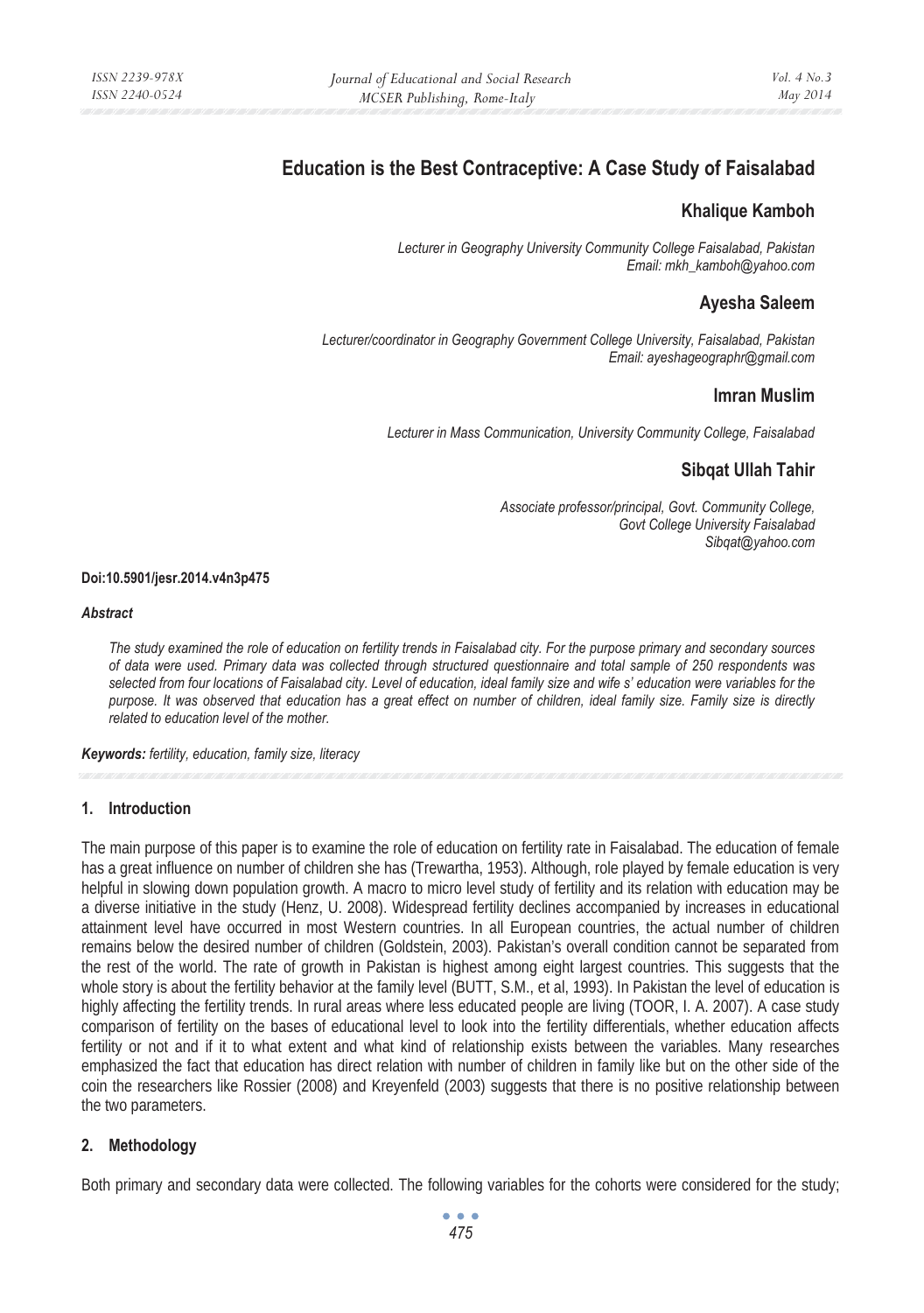male education, female education, planning, ideal family size, Stratified sampling technique was used for the survey was purely based on selective levels of literacy. However areas were selected on the socio-economic bases.

Following four areas of Faisalabad are selected for the survey,

- 1. Warris Pura
- 2. Peoples Colony
- 3. Gulstan Colony
- 4. Ghulam Muhammad Abad

Almost 250 married males are interviewed in each location. Five subgroups are made as the stratified method was used.



### **3. Results and Discussions**

**Table 1.1:** Education level and no. Of children per family

| Education level      | No. of children per family |  |  |
|----------------------|----------------------------|--|--|
| <b>Illiterate</b>    |                            |  |  |
| Literate             | 57                         |  |  |
| 10 year of education | 4.52                       |  |  |
| 14 year of education | 3.167                      |  |  |
| 16 year of education | 3.05                       |  |  |

### **Source:** Author, 2013

Ideal family size was the question which has again suggested the respondents by education. No idea or the will of God was the answer by most of the illiterate respondents having 10 years of education. Some respondents exactly tell the actual number of their children as the ideal family size. Whereas most of the respondents aspired less family size than their actual one. Four to seven was the number of children as ideal family size by the respondents of illiterate class. Wide variations are found in literate respondent which is three to seven children as their ideal family size. Respondents with 10 years of education idealized the family. Whereas respondent with 14 years of education and 16 years and above education aspired two to four children as their ideal family size. Family size of three is the most frequent answers by both these levels of education with a figure of 61 % and 56 % of the both classes respectively.